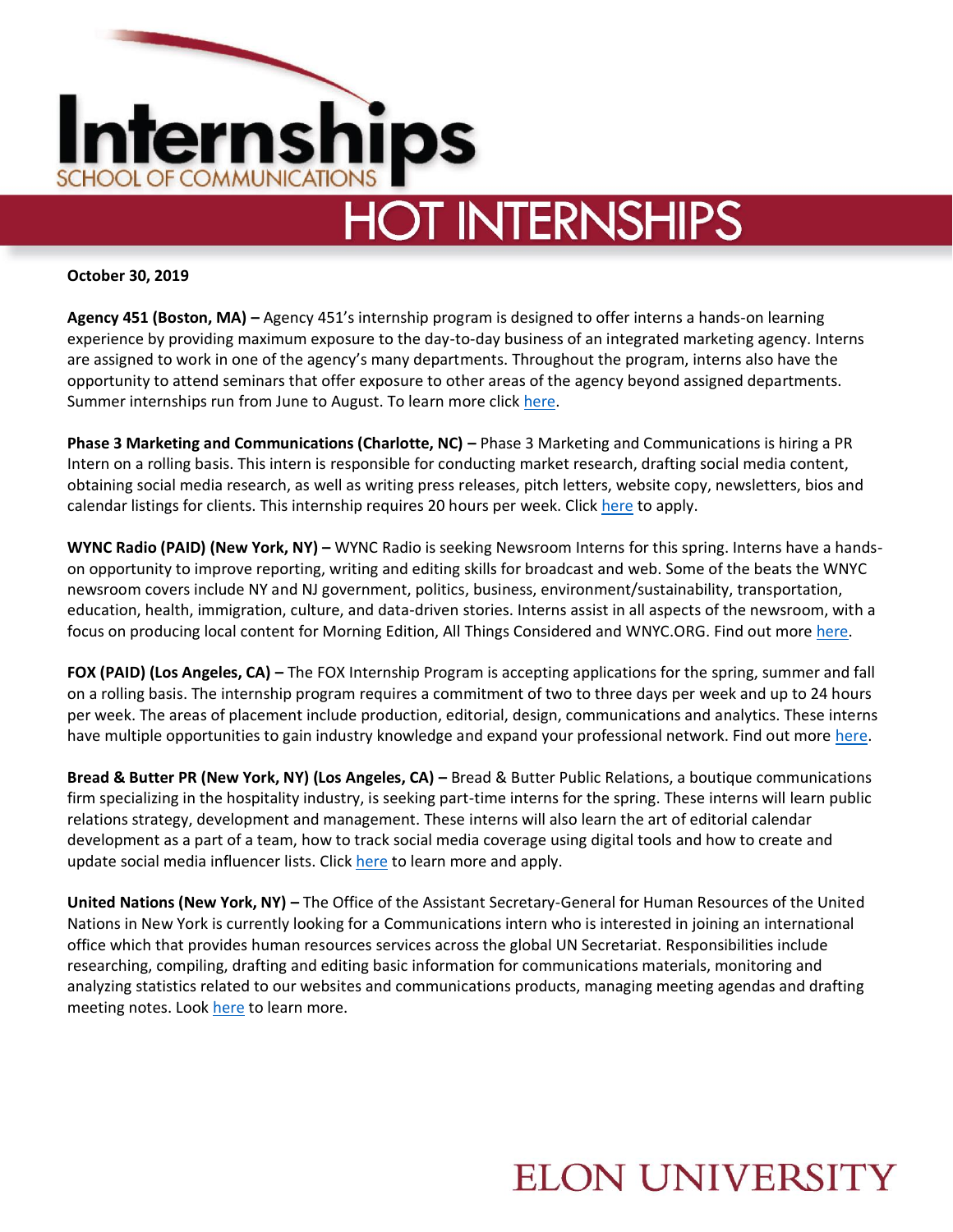

# **HOT INTERNSHIPS**

**Spotify (PAID) (New York, NY) –** For this summer, Spotify is hiring UX Writing Interns to assist the Spotify Design team and work with designers, product managers, and others to write the words throughout the Spotify app and website. Beginning in June, this 10-week internship program will give interns the opportunity to design, build, and test new features and products as well as to write clear, concise, and consistent copy. The deadline to apply is **November 11th at 11:59 PM**. Click [here](https://www.spotifyjobs.com/job/ux-writing-intern-summer-2020/?__jvst=Job%20Board&__jvsd=LinkedInWrapp) to apply.

**Hill Holliday (PAID) (Boston, MA) –** Hill Holliday is looking for rising seniors to join its 8-week internship program this summer. Hill Holliday's internship program is designed to offer interns a real-life learning experience by providing them with maximum exposure to the day-to-day business of a full-service advertising agency. Interns are assigned to work in one of the agency's many departments and have the opportunity to attend weekly seminars that offer them exposure to other areas of the agency beyond their assigned departments. The application deadline is **February 1st .**  Find out more [here.](https://www.linkedin.com/jobs/view/1578771849)

**Vectorworks (PAID) (Columbia, MD) –** For this summer, Vectorworks is looking for hard-working and dedicated college juniors, seniors or recent graduates who are looking to gain valuable work experience in the field of public relations and communications. This program, which runs from June  $1^{st}$  to August 21<sup>st</sup>, entails writing and editing press releases, social media posts, articles, marketing materials and other copy as needed. These interns will also research global industry trends and publications, pitch editorial content and assist with the daily management of Vectorworks social media accounts. Click here to [apply.](https://careers-vectorworks.icims.com/jobs/1563/communications-intern-%28summer-2020%29/job?mobile=false&width=980&height=500&bga=true&needsRedirect=false&jan1offset=-300&jun1offset=-240)

**Politico (Arlington, VA) –** Politico is hiring college students and recent graduates for its Editorial Internship program to join its team this summer. These interns will work for the magazine, breaking news desk, politics desk and or with the Politico Pro policy teams. These interns will report, write and research for an audience about politics and policy. Learn more and apply [here.](https://recruiting.ultipro.com/PER1013PCLL/JobBoard/b972ff6a-41b7-4e97-9c71-273c2595c77d/OpportunityDetail?opportunityId=5c9fa954-a1a3-4c97-9f33-abd73dcb32bd) The application deadline is October 31<sup>st</sup>.

**Maxim Integrated (PAID) (San Jose, CA) –** Maxim Integrated, a full-service marketing agency, is looking to hire an intern to join its Brand, Media and Creative Services team in the Marketing organization. This intern will assist in the creation of advertising and other campaign-related graphics and videos, email campaigns and online promotion, assist in the distribution or delivery of a variety of marketing assets, perform analysis of marketing efficacy data, provide support to social media efforts and maintain tracking report of ad performance. Applications are accepted on a rolling basis. To learn more and apply, click [here.](Assist%20in%20the%20creation%20of%20advertising%20and%20other%20campaign-related%20graphics%20&%20videos,%20email%20campaigns,%20online%20promotion,%20etc.%20Assist%20in%20the%20distribution%20or%20delivery%20of%20a%20variety%20of%20marketing%20assets%20Perform%20analysis%20of%20marketing%20efficacy%20data%20Provide)

**Urban Outfitters (Philadelphia, PA) –** Urban Outfitters is looking to hire Video Interns for its summer internship program. These interns will assist in the development and planning of videos, help with editing and color correction, gather materials for video treatments and storyboards, and more. This program runs from June 1<sup>st</sup> to August 7<sup>th</sup>. The application deadline is **November 11th .** Clic[k here](https://career4.successfactors.com/sfcareer/jobreqcareer?jobId=93291&company=URBN&username=) to apply.

**C-Span (PAID) (Washington D.C.) –** C-Span is seeking interns for the summer. These interns will gain media experience through a structured program in the nation's capital, explore facets of the cable industry and politics, and learn new skills in production, public relations, marketing and more. Interns will become familiar with the workings of a cable television network and you'll get a front row seat to the political process. Find out more [here.](https://cspan.applicantpool.com/jobs/372203.html)

**VantageScore Solutions (PAID) (Stamford, CT) –** VantageScore Solutions is looking for a Graphic Design Intern to join the Marketing Team. Intern responsibilities include assisting with the layout/production on publications, adapting existing and/or developing new promotional and marketing materials, updating website content, and helping to produce, post and market video content. Applications are accepted on a rolling basis. This is a part-time, 3-month internship. Find out mor[e here.](https://www.linkedin.com/jobs/view/1499343905)

#### **ELON UNIVERSITY**